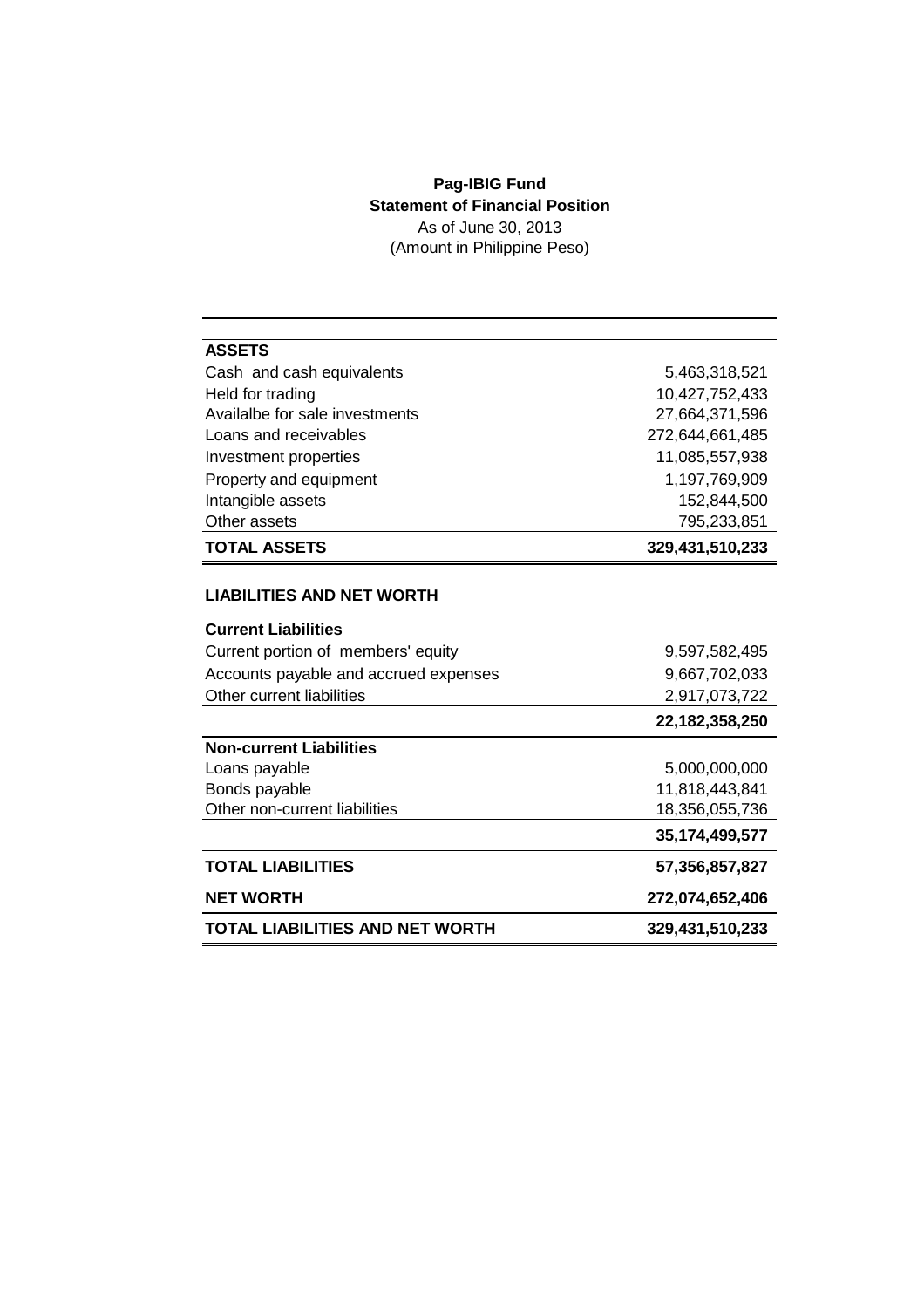## **Pag-IBIG Fund Statement of Comprehensive Income**

For the Period Ended June 30, 2013 (Amounts in Philippine Peso)

| <b>INTEREST INCOME</b>                          |                |
|-------------------------------------------------|----------------|
| Loans and receivables                           | 10,946,300,710 |
| Trading and investment securities               | 1,110,213,089  |
| Deposits with banks and others                  | 17,128,469     |
|                                                 | 12,073,642,268 |
| <b>INTEREST EXPENSE</b>                         |                |
| Loans payable                                   | 118,044,046    |
| Bonds payable                                   | 345,431,824    |
|                                                 | 463,475,870    |
| <b>NET INTEREST INCOME</b>                      | 11,610,166,398 |
| <b>OTHER INCOME</b>                             |                |
| Service fees                                    | 932,519,746    |
| Foreign Exchange Gain                           | 158,491,787    |
| Trading and investment securities gains - net   | 136,762,743    |
| <b>Miscellaneous</b>                            | 233,817,710    |
|                                                 | 1,461,591,986  |
| <b>TOTAL OPERATING INCOME</b>                   | 13,071,758,384 |
| <b>OTHER EXPENSES</b>                           |                |
| Provision for impairment and other losses       | 1,772,462,601  |
| Compensation and fringe benefits                | 1,567,663,304  |
| Occupancy and equipment-related costs           | 262,903,506    |
| Foreclosure and acquired asset management costs | 118,776,689    |
| Depreciation and amortization                   | 111,995,047    |
| <b>Miscellaneous</b>                            | 745,823,205    |
| <b>TOTAL OPERATING EXPENSES</b>                 | 4,579,624,352  |
| <b>COMPREHENSIVE INCOME</b>                     | 8,492,134,032  |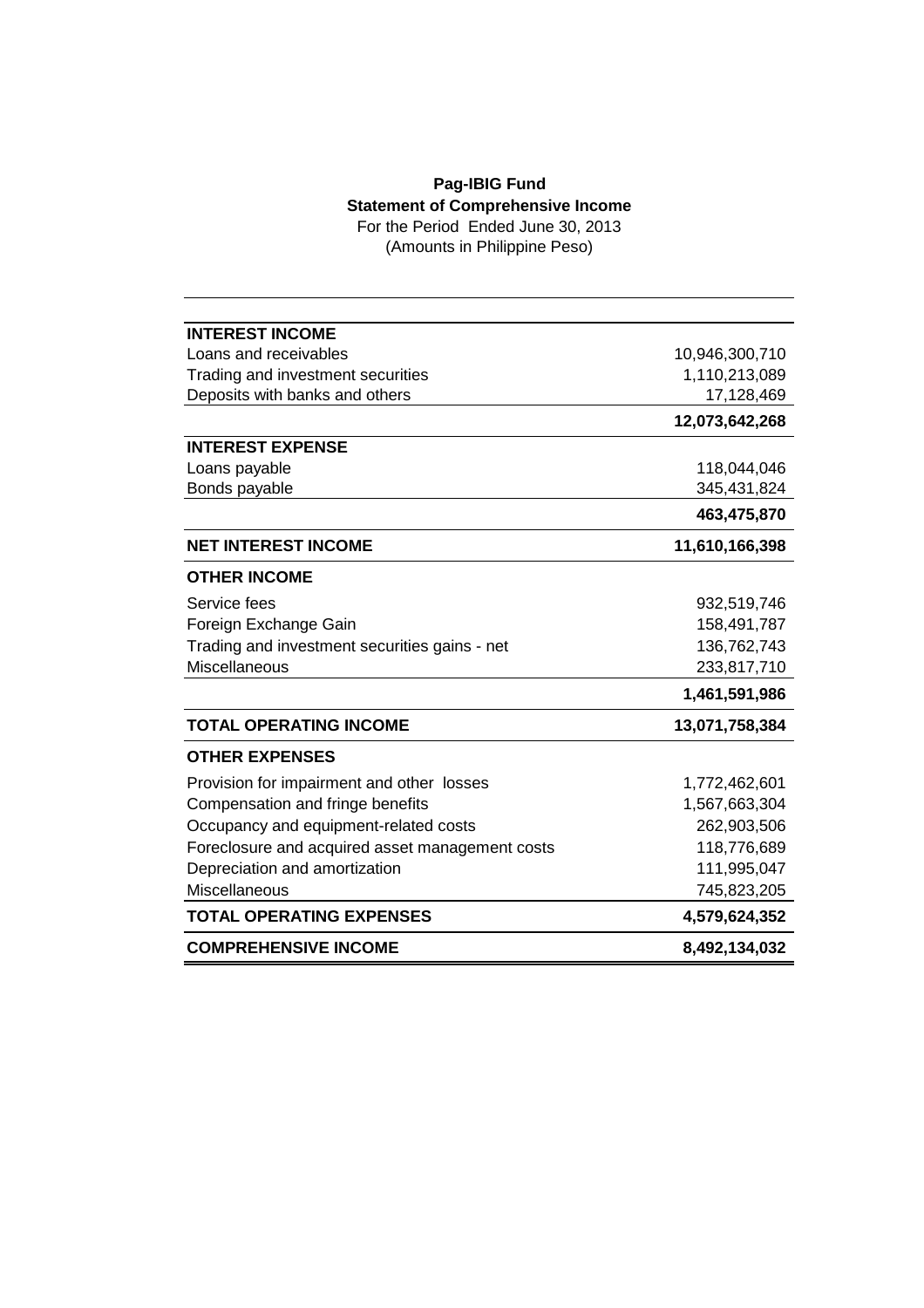## **Pag-IBIG Fund Statement of Changes in Net Worth** For the Period Ended June 30, 2013(Amount in Philippine Peso)

|                                                     | <b>Members' Equity</b> | Reserve for<br>Losses    | <b>Donated</b><br><b>Surplus</b> | <b>Retained Earnings</b> | <b>Total Net Worth</b> |
|-----------------------------------------------------|------------------------|--------------------------|----------------------------------|--------------------------|------------------------|
| January 1, 2013                                     | 219,798,281,640        | 163,411,503              | 250.890                          | 35,905,294,252           | 255,867,238,285        |
| <b>Collections of Members' Contribution</b>         | 13,003,150,469         | $\overline{\phantom{0}}$ |                                  |                          | 13,003,150,469         |
| <b>Dividends</b>                                    | 9,276,956,830          | $\overline{\phantom{0}}$ |                                  | (9,276,956,830)          |                        |
| Comprehensive income                                |                        |                          |                                  | 8,492,134,032            | 8,492,134,032          |
| Net movement of HFC/Unclaimed savings/correction of |                        |                          |                                  |                          |                        |
| prior years' errors                                 |                        | 371.804                  |                                  | (26, 784, 196)           | (26, 412, 392)         |
| Provident claims                                    | (5,261,457,988)        |                          |                                  |                          | (5,261,457,988)        |
| June 30, 2013                                       | 236,816,930,951        | 163,783,307              | 250,890                          | 35,093,687,258           | 272,074,652,406        |